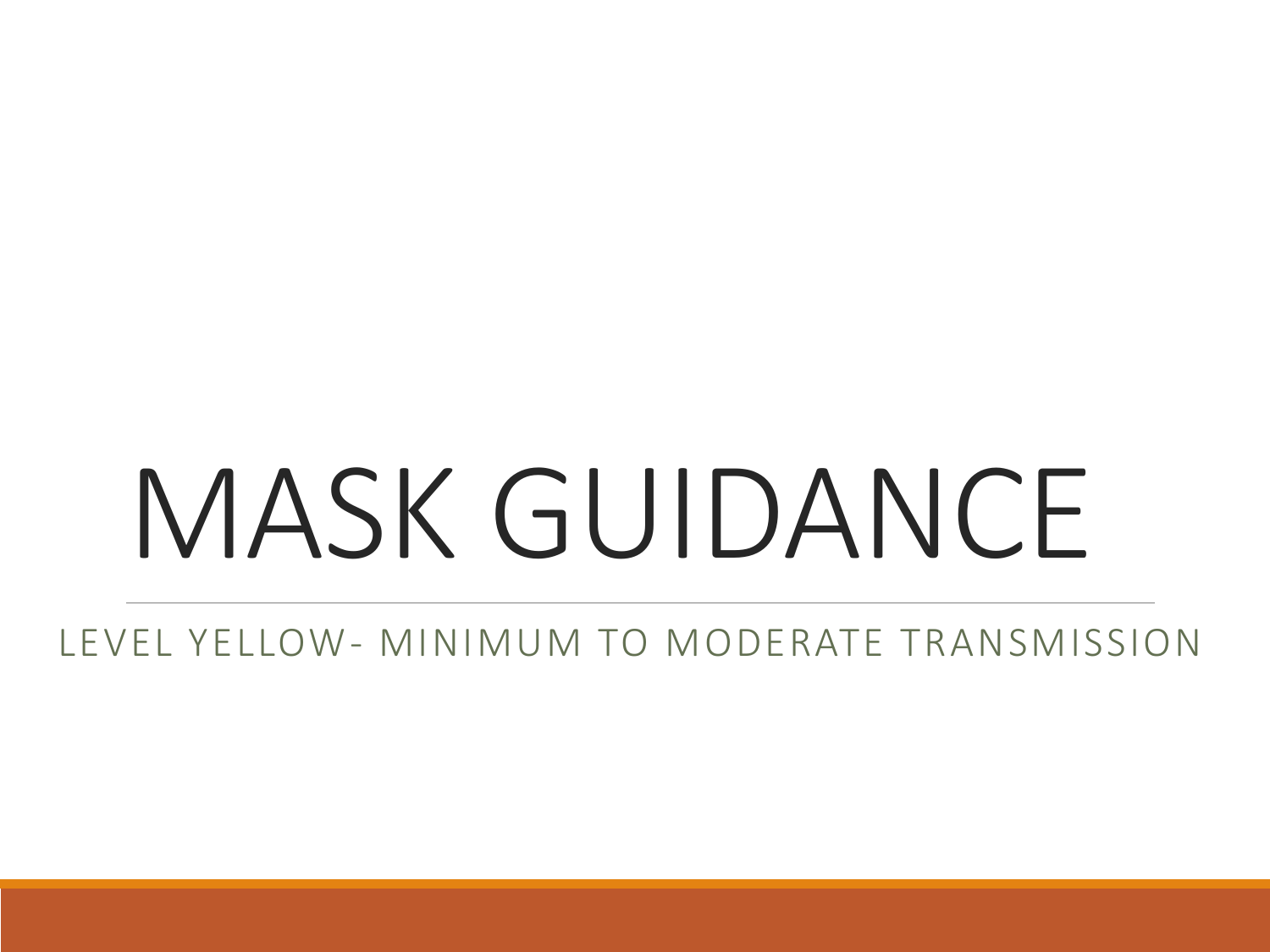## Mask Requirement Level Yellow

The board has determined that "mask wearing is a necessary measure to protect students' health". ~ *Idaho Code § 33-512*

"School districts have been delegated all legally necessary authority by the legislature to implement measures to address the threat and presence of a pandemic within their jurisdiction."

~ *Idaho Attorney General*

Uniformity of Application - It should consider the challenges that may arise from a lack of uniformity in enforcement. If students or teachers can simply "opt out" of a mask mandate, it renders itself vulnerable to issues such as: Bullying, Disruption in consistency of application, and equity concerns.

American with Disabilities Act (ADA) Exemption - The CDC and other agencies have recognized that persons with certain medical conditions are not advised to wear face coverings: these may include (but are not limited to) individuals with asthma, COPD or other respiratory issues, claustrophobia, PTSD or severe anxiety, sensory issues corresponding with autism, and cerebral palsy. If a stud**ent or an employee** has a medical condition preventing them from wearing a mask, the District must provide a reasonable accommodation to the extent doing so does not impose an undue hardship.

The District is allowed to, and should, engage in the interactive process for ADA matters to determine what the condition is and what a reasonable accommodation might entail.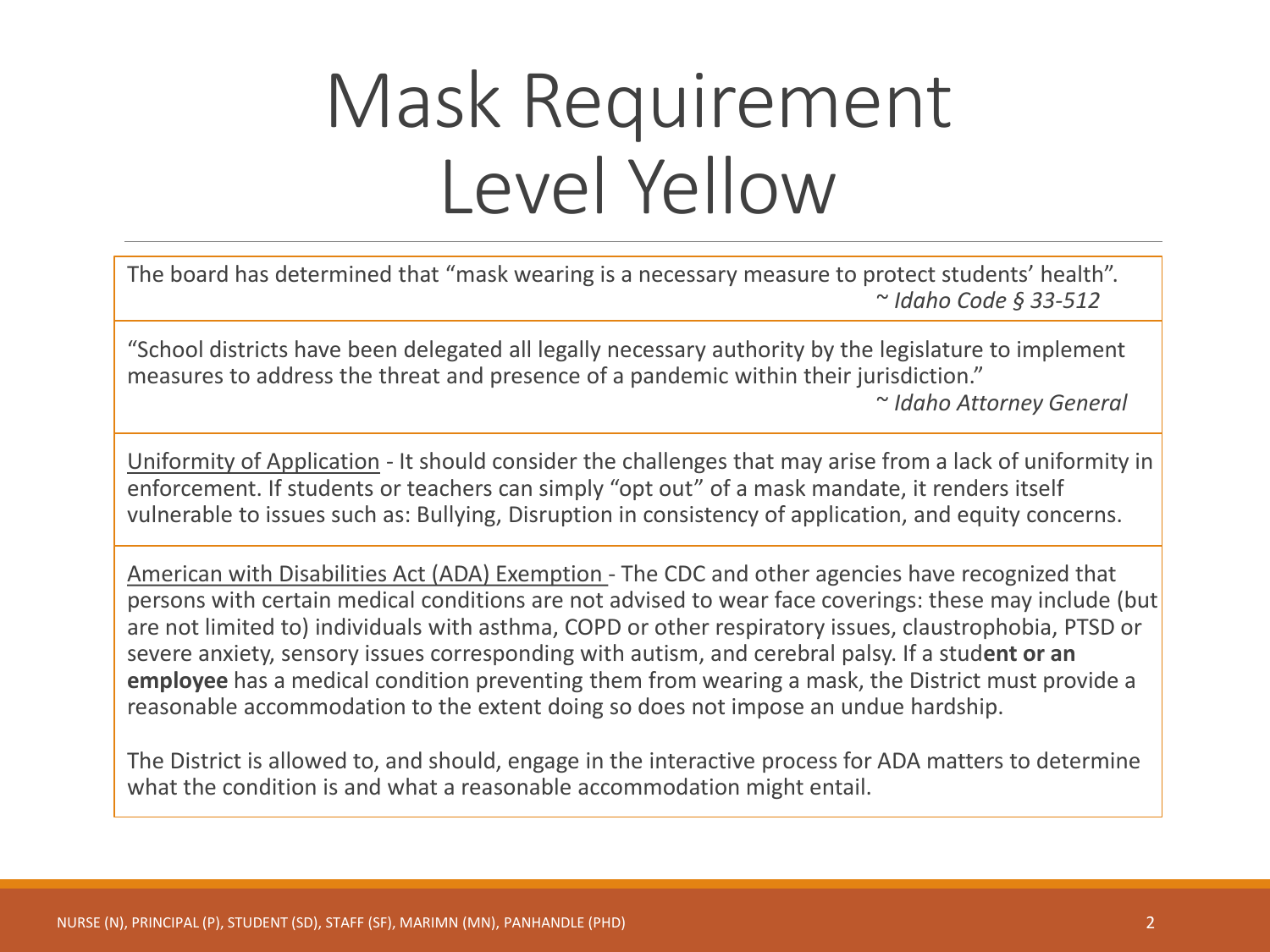## Mask Requirement Level Yellow

Personal Objection (Medical Reason) – Plummer-Worley School District remains mask wearing in a parallel fashion to current immunization policy (PWSD Policy 3110P) and Idaho Code in that: "Students are exempt from required immunizations if they provide proof of a medical condition by way of a "certificate signed by a physician licensed by the State Board of Medicine stating the physical condition of the child is such that all or any of the required immunization would endanger the life or health of the child."

~ *Idaho Code § 39-4802*

Position: Exemption is with a certificate signed by a physician or mental health professional.

Personal Objection (Religious/Personal "Parental Rights in Education" Reason) – "A student's parent or guardian has the right to a reasonable academic accommodation from the child's public school. 'Reasonable accommodation' means the school shall make its best effort to enable a parent or guardian to exercise their rights without substantial impact to staff and resources, including employee working conditions, safety and supervision on school premises for school activities and the efficient allocation of expenditures, while balancing the parental rights of parents and guardians, the educational needs of other students, the academic and behavioral impacts to a classroom, a teacher's workload and the assurance of the safe and efficient operations of the school."

~ *Idaho Code § 39-4802*

Position: Such personal objections can be accommodated by providing remote learning opportunities.